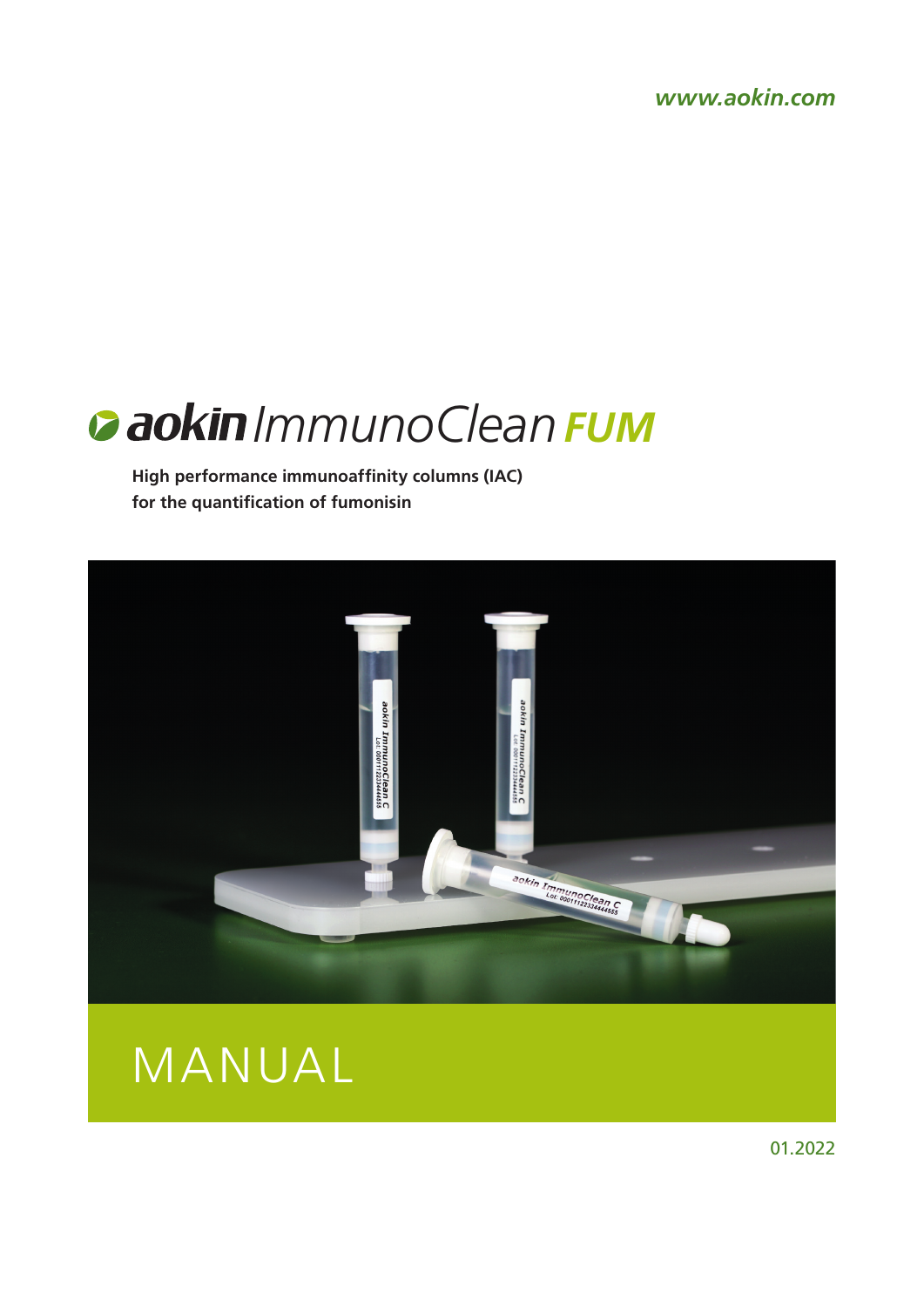



# **1.1 General information**

*aokinImmunoCleanFUM* columns are used for quantification of fumonisin B1 (FUM) in corn, corn products, food and feed.

The methods listed in this manual are intended for customers with HPLC systems.

To measure fumonisin levels, samples are prepared by mixing with an extraction solution, followed by blending and filtering and diluting. The extract is then applied to the *aokinImmunoCleanFUM* column. The columns contain specific antibodies. The mycotoxin binds to the antibody on the column. The column is then washed to remove impurities of the sample. By passing elution solvent through the column, the antibody gets denatured and Toxin is released. Methanol can then be injected into an HPLC system.

#### **1.2. Fumonisin**

Fumonisin B1 (FUM) is a mycotoxin which is produced by several *aspergillus* and *penicillium* species. Fumonisin B1 is the most common and most important mycotoxin of fumonisins. It is an inhibitor of ceramide synthase and disrupts the biosynthesis of membranes. Fumonisin B1 is hepatotoxic and nephrotoxic in all animal species tested. In line with various regulatory laws, it is required to control the contamination in food and feed.

#### **1.3. Application**

*aokinImmunoCleanFUM* columns have been tested and optimized for quantitative measurement of fumonisin in corn, corn products and mixtures.

*aokinImmunoCleanFUM* columns can be used with AOAC Official Methods for the measurement.

They may also be used for testing in cereal products and animal feed. For all questions relating to the optimal use of our columns, please contact our experienced technical staff who will be glad to assist you (info@aokin.com).

#### **1.4. Limitations, shelf life and storage**

This product has been designed for use with the protocol and reagents described on the following pages. Do not use materials beyond the expiration date. Deviation from these instructions may not yield optimum results. Do not freeze columns or reagents. Do not keep them in the heat. Store at 2–8 °C. It is recommended that reagents should be at ambient temperature for usage, best at 18–22 °C.

IC-05-R5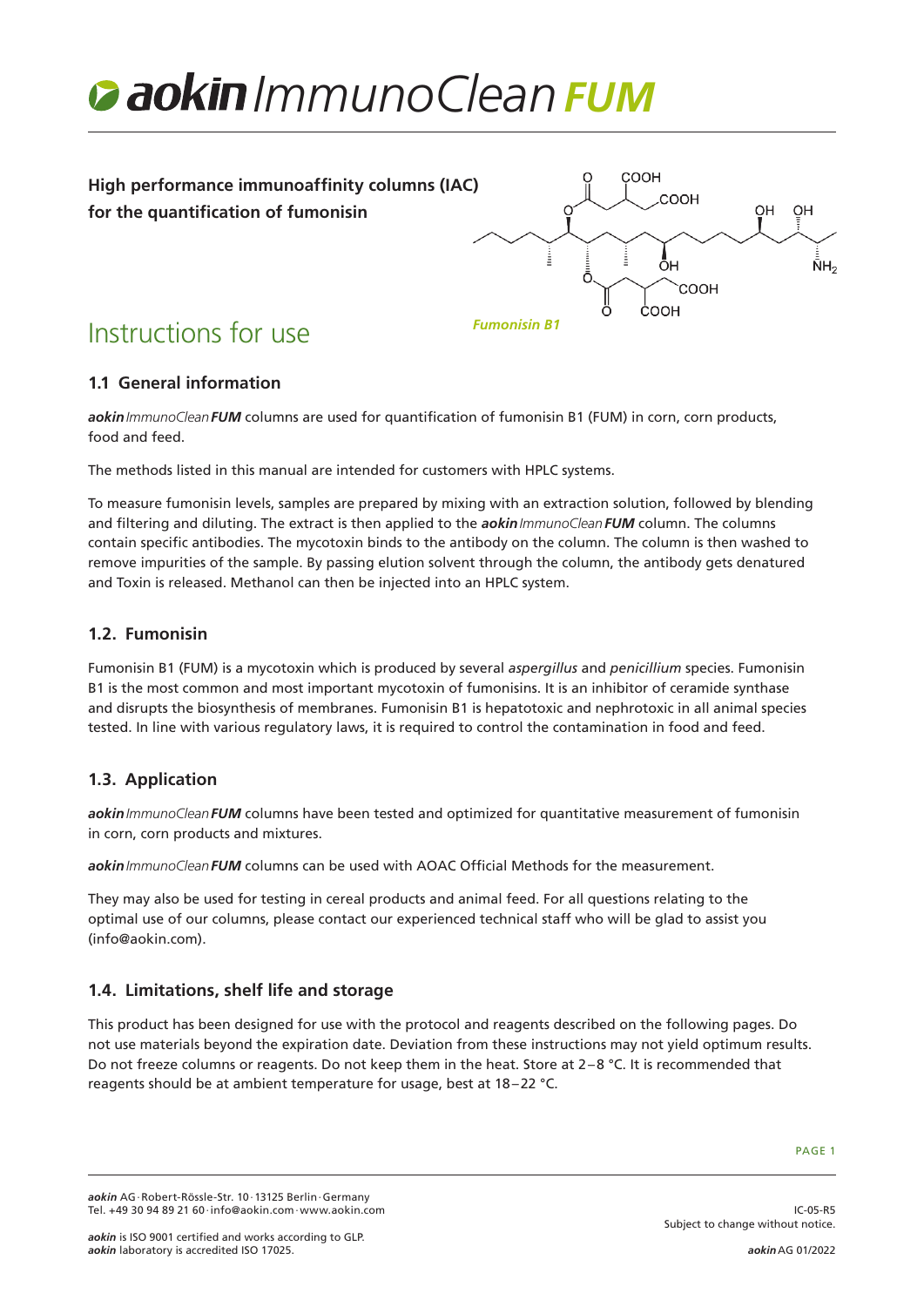

#### **1.5 General recommendation**

- Perform test from beginning to end without interruptions.
- Load sample on column immediately.
- Mix the eluate in the cuvette very well before injecting eluate into HPLC.
- Avoid contact of any test reagents or solutions (such as acetonitrile, methanol or column eluate) with rubber or soft flexible plastic. These materials may leach fluorescence into the sample.
- Maintain a slow and steady flow rate through the *aokinImmunoCleanFUM* column (1–2 drops/second) during sample loading.
- Elute the column at a rate of 1 drop for every 2–3 seconds.

# **1.6 Types of columns**



Use of adapters (adapter luer to column; Order no: LB-08-15-05) recommended for attaching a reservoir (luer syringe barrel) to the column.

## **1.7 Preparation**

#### **1.7.1 Cleaning**

All equipment has to be clean and not contaminated with materials that might cause interference with the analysis. All equipment should be washed with a mild detergent solution and then rinsed thoroughly with purified water. This includes glass ware, adapters and syringe barrels used for sample reservoirs. In between assays it is sufficient to rinse with methanol and water. This helps to prevent cross-contamination of samples.

IC-05-R5

Subject to change without notice.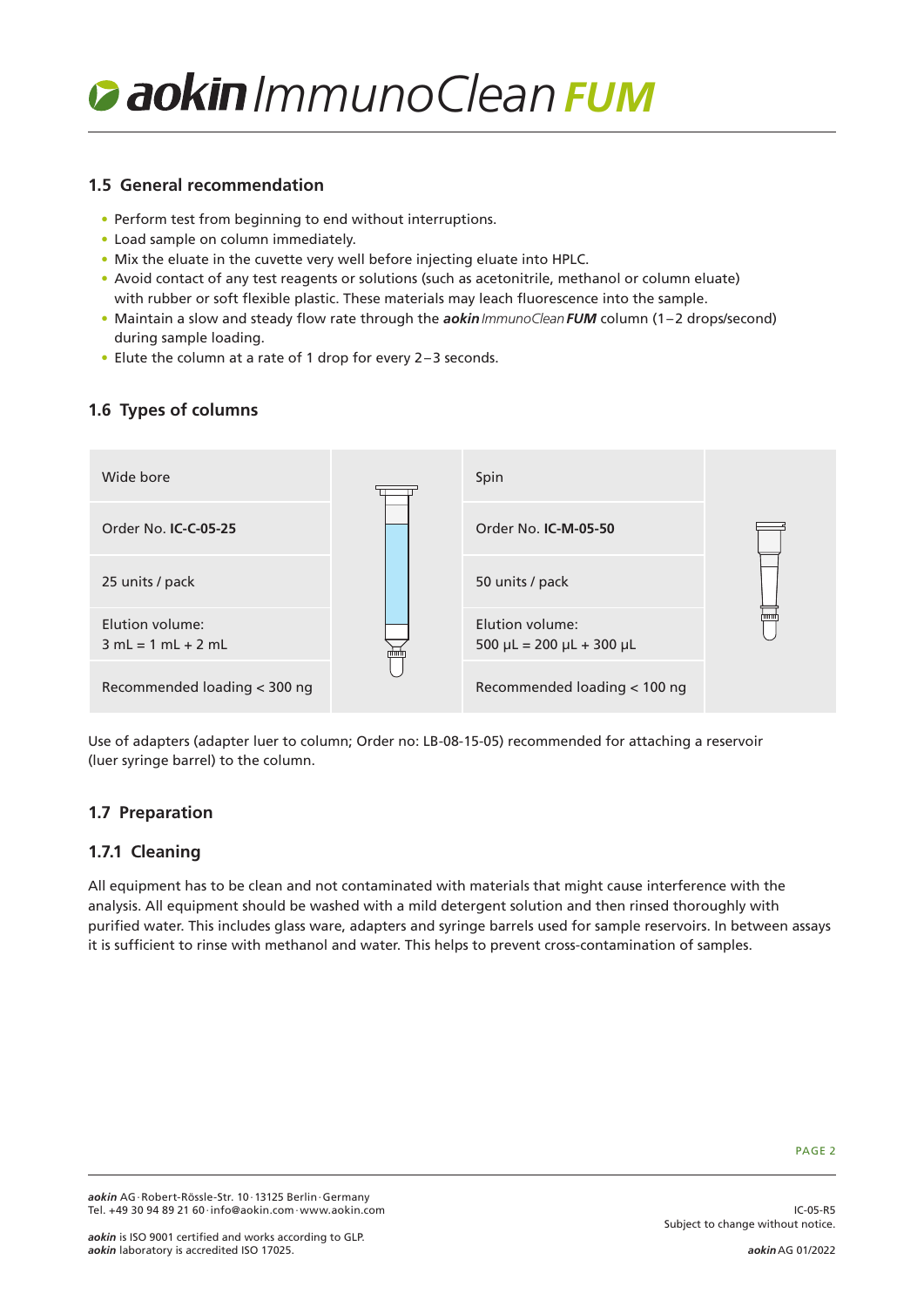

## **1.7.2 Preparation of reagents**

Prepare solutions every week or as needed.

CAUTION: Methanol, acetonitrile and the solutions made thereof are flammable. Keep containers in a safe place and thightly capped when not in use.

#### **Extraction solvent:**

**Methanol/Water** Use methanol HPLC grade only. Use 800 mL methanol and 200 mL deionized water.

**Methanol/PBS** Use methanol HPLC grade only. Use 700 mL methanol and 300 mL PBS buffer, mix.

#### **Diluting Buffer: Bicarbonate solution**

2.5 g NaCl, 0.5 g NaHCO $_{_3}$  bring to 100 mL with deionized water.

#### **Diluting Buffer: PBS**

8.0 g NaCl, 1.2 g Na<sub>2</sub>HPO<sub>4</sub>, 0.2 g KH<sub>2</sub>PO<sub>4</sub>, 0.2 g KCl, dissolve in approximately 990 mL purified water, adjust pH to 7.0 with concentrated HCl, bring to 1 liter with purified water.

**Wash Buffer: PBS/Methanol** Use 100 mL methanol and 900 mL PBS, mix.

**Methanol/1% Acetic acid for elution** Use HPLC Grade methanol only. Use 99 mL methanol and 1 mL acetic acid, mix.

PAGE 3

IC-05-R5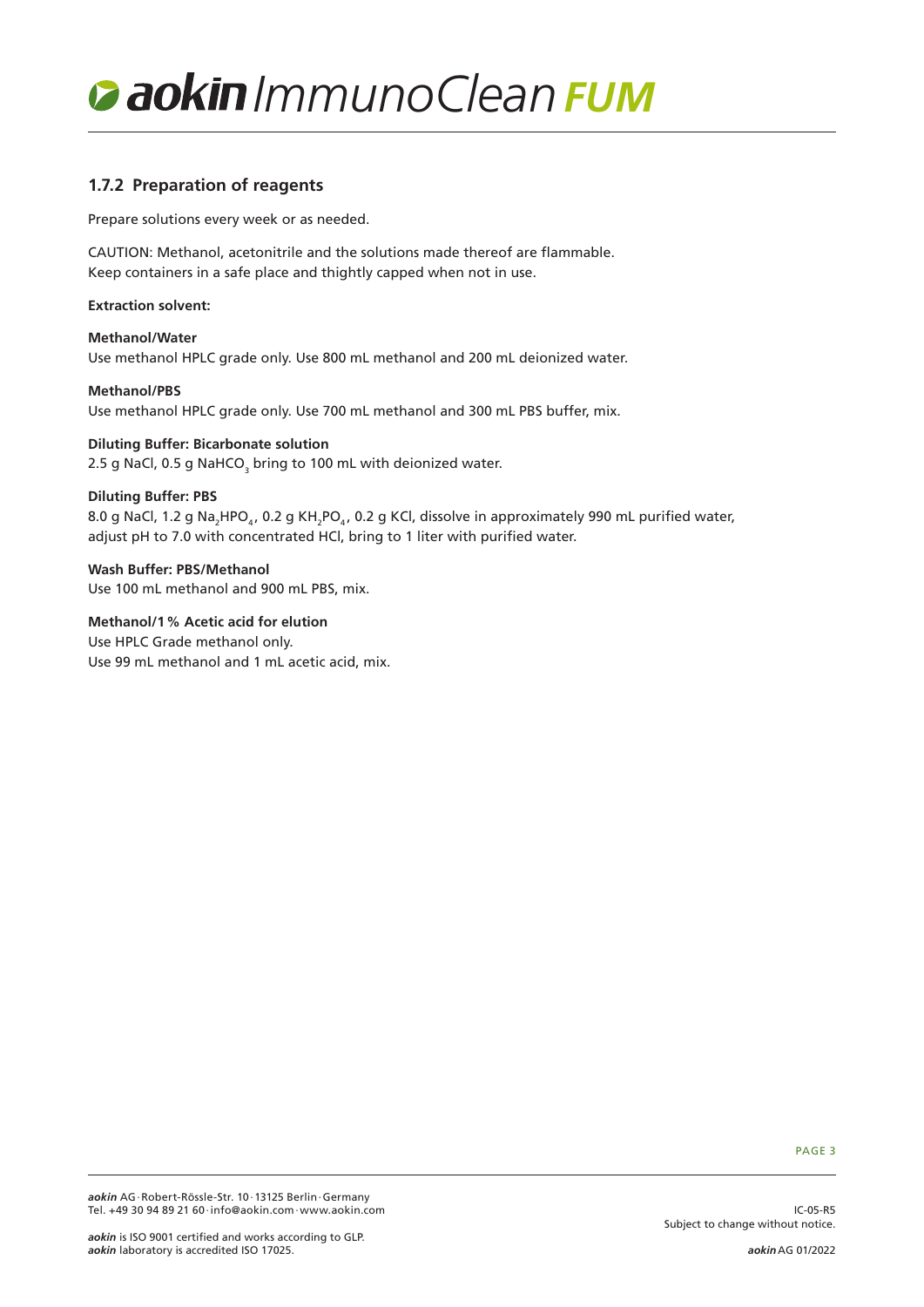# **1.8 Materials required for the sample preparation and the HPLC**

| aokin ImmunoClean C FUM                                                              | (IC-C-05-25, 25 units/pack)         |
|--------------------------------------------------------------------------------------|-------------------------------------|
| aokin ImmunoClean M FUM                                                              | (IC-M-05-50, 50 units/pack)         |
| aokin Filter Paper                                                                   | (LB-05-10-100, 100 units/pack)      |
| Glass fiber filters GF/F                                                             | (LB-04-13-GF/F-100, 100 units/pack) |
| Reaction tubes (2 mL, with lid)                                                      | (LB-05-05, 500 units/pack)          |
| Test tubes (15 mL, with lid)                                                         | (LB-05-01-100, 100 units/pack)      |
| Test tubes (50 mL, with lid)                                                         | (LB-05-02-250, 250 units/pack)      |
| Methanol, HPLC Grade                                                                 | (LB-03-02-1000, 1L)                 |
| Sodium chloride, pure                                                                |                                     |
| Acetonitrile, HPLC Grade                                                             |                                     |
| Distilled, reverse osmosis or deionized water                                        |                                     |
| Graduated cylinder stand (50 mL)                                                     | (LB-08-16, 1 unit)                  |
| Graduated cylinder stand (250 mL)                                                    | (LB-08-17, 1 unit)                  |
| <b>Cuvette Rack</b>                                                                  | $(LB-05-04)$                        |
| <b>Digital Scale</b>                                                                 | (LB-07-04, 1 unit)                  |
| Commercial blender, with metal or glass beaker<br>for use with acetonitrile mixtures | (EX-08, 1 unit)                     |
| Commercial blender, with plastic beaker (200 mL)<br>for use with methanol mixtures   | (EX-07-06, 1 unit)                  |
| Vacuum-pump (diaphragm pump)                                                         | (LB-04-10, 1 unit)                  |
| Trap for Vacuum-pump (vacuum bottle), 500 mL                                         | (LB-04-12, 1 unit)                  |
| Vacuum manifold                                                                      | (LB-04-09, 1 unit)                  |
| Filter funnel (for retainig paper filters)                                           | (LB-06-01, 1 unit)                  |
| Adjustable Micropipette, 1000 µL                                                     | (LB-04-05-1000, 1 unit)             |
| Micropipette tips for adjustable Micropipette, 1000 µL                               | (LB-04-08-1000L, 250 units/pack)    |
| aokin reference matrix material FUM                                                  | (RMM-05)                            |

# **1.9 Set up and equilibration of columns**

Allow column to be at ambient temperature. Remove bottom cap and place the column onto a vacuum manifold, or in a pump stand or collection tube. Open top cap and fill column with PBS. Connect adapter and a reservoir to the column. Use a flow rate of 1 mL/min and have 1–2 mL pass through the column. This step ensures an equilibration of the column. Close the valve again to stop the flow.

IC-05-R5

Subject to change without notice.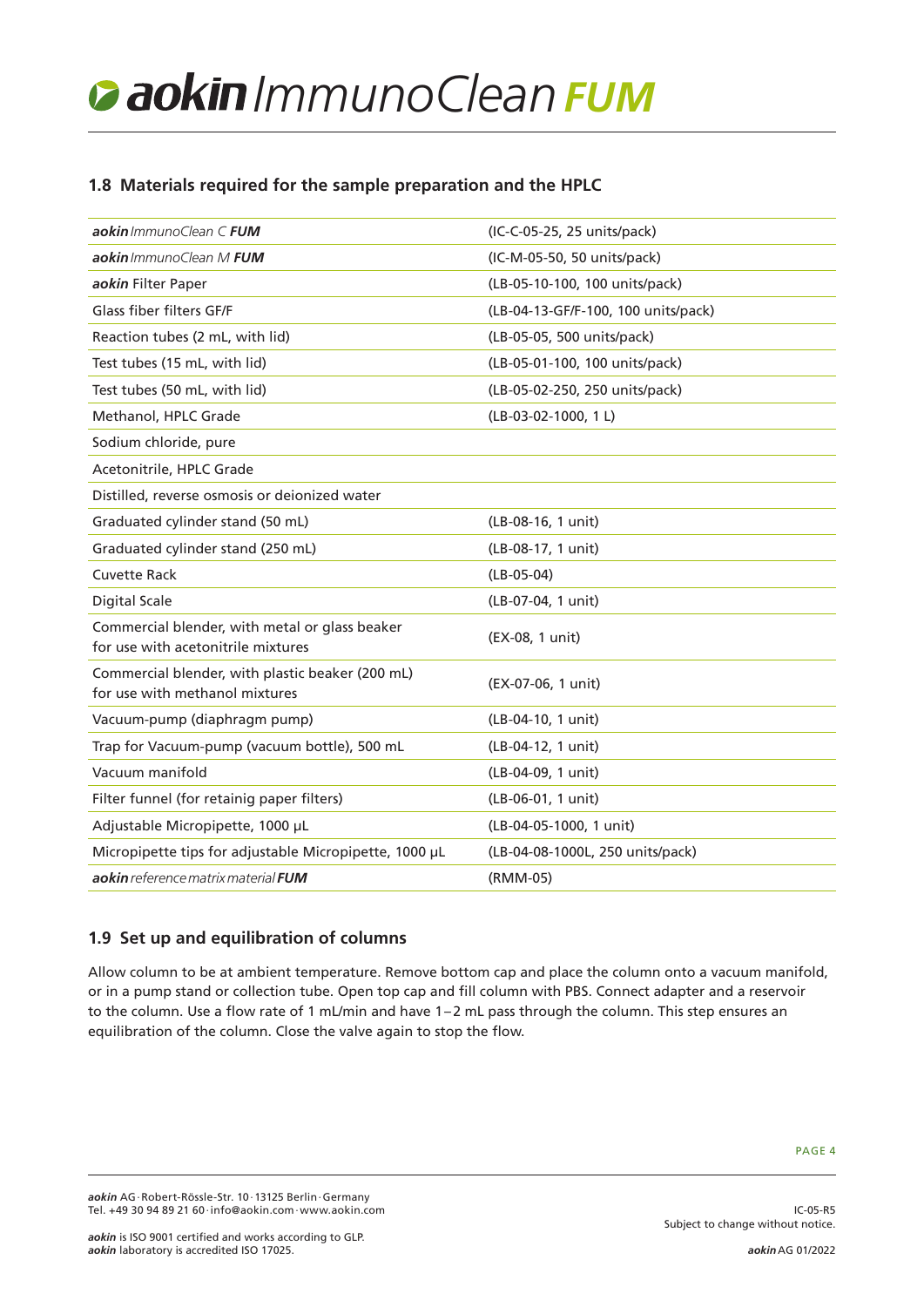## **2 Points of critical importance for reproducibility and recovery**

#### **2.1 Representative sampling**

A representative sample is essential for accurate and reliable results. Samples should be collected and ground before taking a subsample. Contamination of mycotoxin may differ significantly within a single batch and from kernel to kernel.

## **2.2 Sample preparation**

Different procedures require different reagents. Please make sure that your protocol consists of the following points:

- Dilute filtrate to 10% solvent ratio.
- Adjust to neutral pH.
- Remove all precipitation by glassfiber filtration using a 1.7 µm mesh size.
- Equilibrate column to room temperature, best by rinsing with PBS.
- Load column with flow rate of 1 mL/min.
- Wash column with PBS, deionized water is not recommended.
- Dry column by vacuum or air pressure.
- Apply 1 mL Methanol/1% Acetic acid. Incubate for 3 minutes by stopping flow.
- Apply 2 mL Methanol/1% Acetic acid.
- Elute by vacuum or air pressure at 1 mL/minute or by back flushing with a syringe.
- Quantify the concentration by comparing the sample peak height or area to the standard.

*aokinImmunoCleanFUM* columns have been optimized for quantitative measurement of fumonisins in many commodities. Test methods vary in the amount of sample passed through the affinity column resulting in different limits of detection.

#### **General recommendation:**

- Perform test from beginning to end without interruptions.
- Load sample on column immediately after filtration.
- Mix the eluate in the cuvette very well before injecting eluate into HPLC.
- Avoid contact of any test reagents or solutions (such as acetonitrile, methanol or column eluate) with rubber or soft flexible plastic. These materials may leach chemicals into the sample.
- Maintain a slow and steady flow rate through the column during sample loading.
- Elute the column slowly, do an incubation step.

#### **Example Procedures**

#### **A1 Grain and corn**

#### **Sample extraction:**

- Weigh 50 g ground sample and place in blender jar. Add 5 g NaCl. Use 200 mL beaker for best blending.
- Add 100 mL Methanol/Water (80:20 v/v) or Meththanol/PBS (70:30 v/v).
- Cover beaker and blend at high speed for 3 minutes.
- Remove cover from beaker and pour extract into fluted filter paper. Collect filtrate in a clean vessel.
- Transfer 10 mL filtered extract into another clean vessel.
- Dilute extract with 40 mL PBS. Mix well.
- Check pH to be neutral, if required neutralize.
- Use a glass fiber filtration through 1.7 µm glass microfibre filter into a clean vessel.

PAGE 5

IC-05-R5

*aokin* AG·Robert-Rössle-Str. 10·13125 Berlin·Germany Tel. +49 30 94 89 21 60·info@aokin.com·www.aokin.com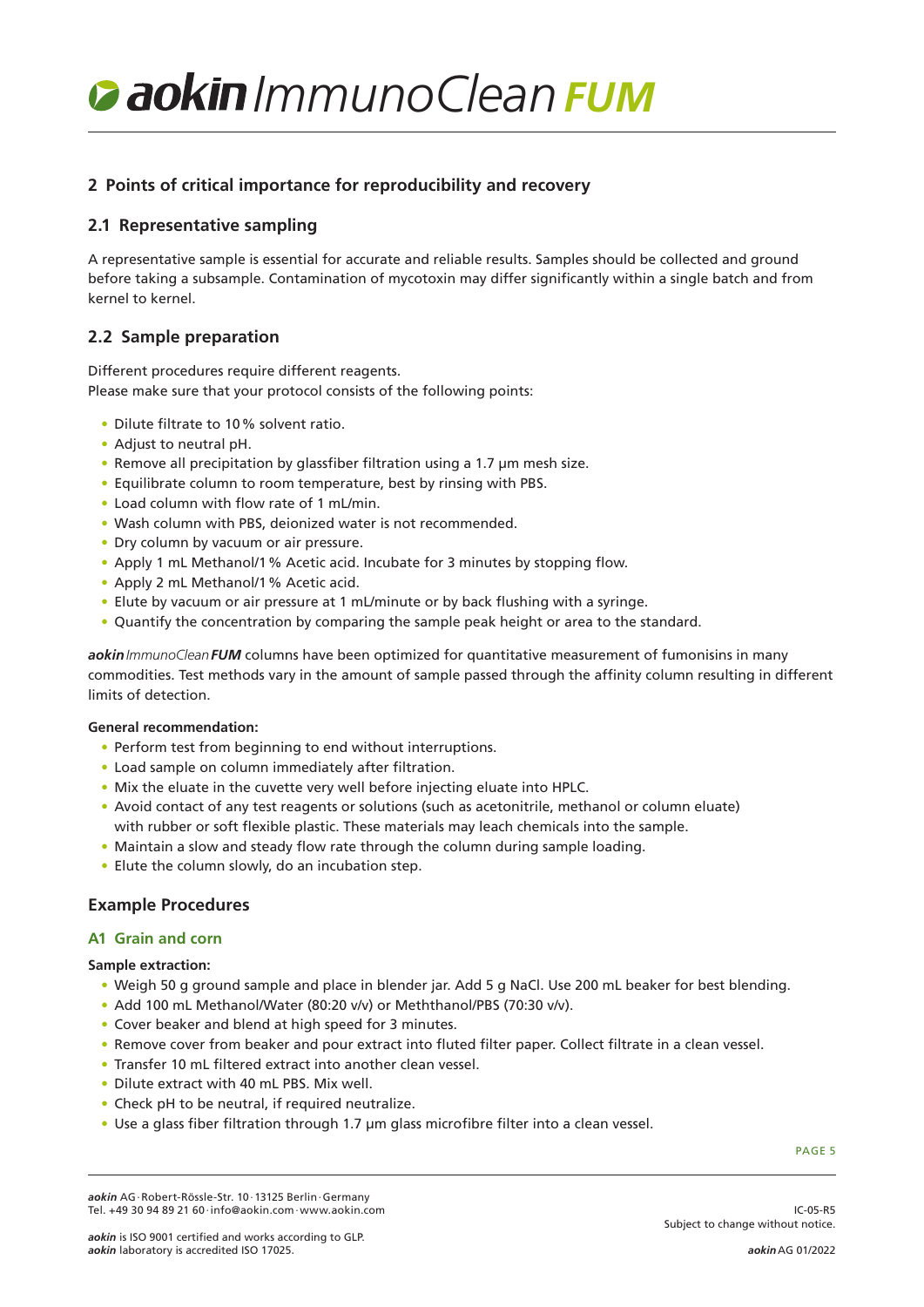#### **B Set up column**

- Connect *aokinICAdapter* and 20 mL syringe barrel (best flow when bubble free).
- Place on vacuum manifold or pump stand.
- Flush with 2 mL PBS.

#### **Column Chromatography:**

- Pass 10 mL filtered diluted extract trough *aokinImmunoClean* column at a rate of about 1mL/minute (about 1 drop/second) until air comes through column.
- Pass 10 mL of PBS through the column at a rate 3 mL/minute.
- Repeat if column bed is dark. Dry column with air flow.
- Place new collection tube under the *aokinImmunoClean* column.

#### **Elution:**

- Add 1 mL Methanol/1% Acetic acid Incubate for 5 minutes by stopping flow.
- Pass additional 2 mL Methanol/1% Acetic acid through *aokinImmunoClean* at a rate of 1 drop/second.
- Centrifuge eluate at 15.000 g to remove precipitation or alternatively add 1.5 mL water to dissolve precipitation.

#### **C Recovery**

- Recovery of > 80% tested in PBS buffer.
- Exact results are found in the attached data sheet.
- Test the recovery of *aokinImmunoClean* columns with your protocol and HPLC technique, and use a correction factor as determined.

#### **D HPLC setup**

Derivatization and fluorescence detection or alternative mass spectrometer detection recommended.

#### **A2 Beer**

#### **Sample extraction:**

• Use 5 mL beer.

#### **B Set up column**

- Connect *aokinICAdapter* and a 20 mL syringe barrel (best flow when bubble free).
- Place on vacuum manifold or pump stand.
- Flush with 2 mL PBS.

#### **Column Chromatography:**

- Pass 5 mL beer trough *aokinImmunoClean* column at a rate of about 1mL/minute (about 1 drop/second) until air comes through column.
- Pass 10 mL of Bicarbonate solution through the column at a rate 3 mL/minute.
- Dry column with air flow.
- Place new collection tube under the *aokinImmunoClean* column.

#### **Elution:**

- Add 1 mL Methanol/1% Acetic acid. Incubate for 5 minutes by stopping flow.
- Pass additional 2 mL Methanol/1% Acetic acid through *aokinImmunoClean* at a rate of 1 drop/second.
- Centrifuge eluate at 15.000 g to remove precipitation or alternatively add 1.5 mL water to dissolve precipitation.

PAGE 6

IC-05-R5

*aokin* AG·Robert-Rössle-Str. 10·13125 Berlin·Germany Tel. +49 30 94 89 21 60·info@aokin.com·www.aokin.com